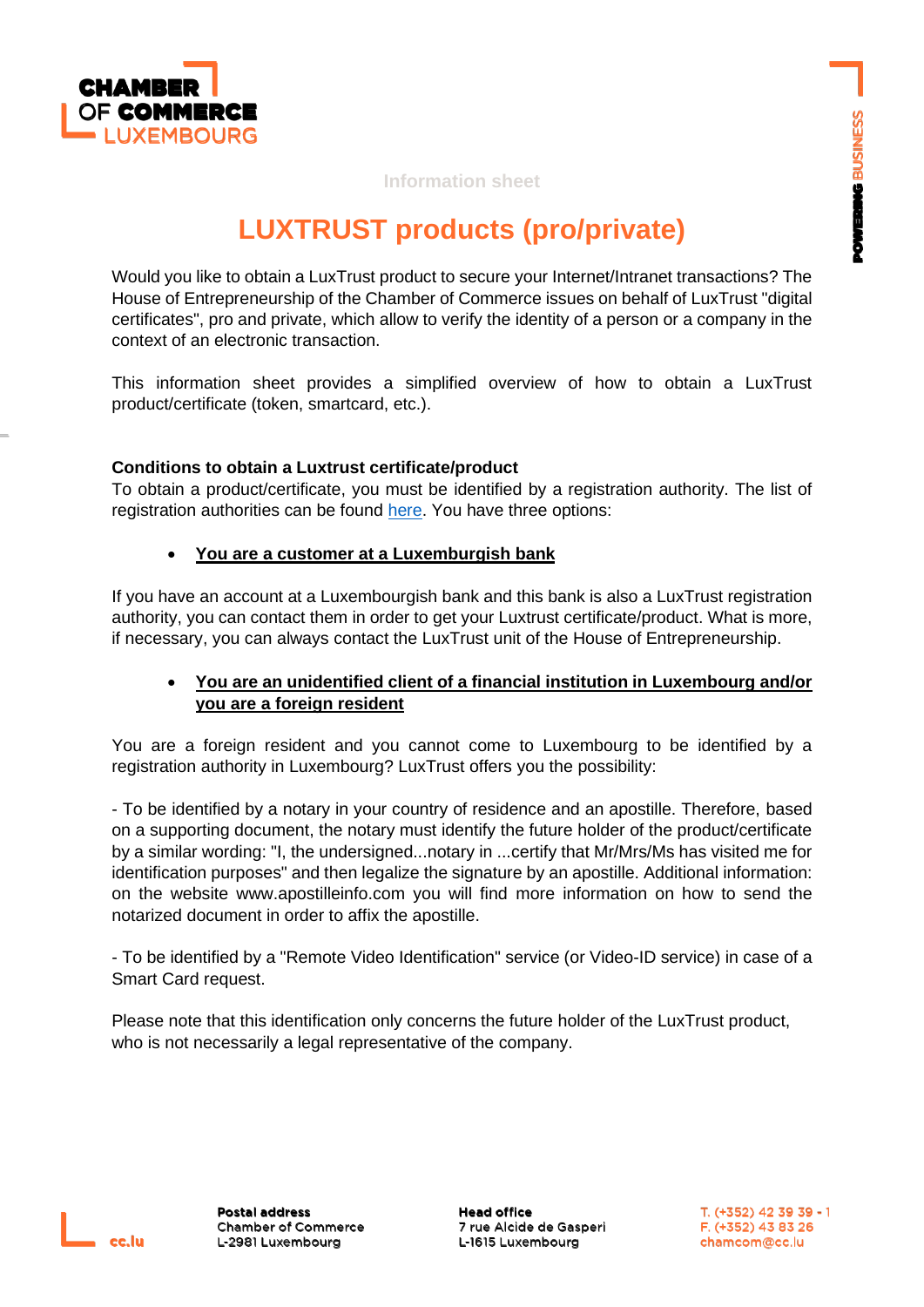

#### **How to apply for a certificate/product online?**

Next to your identification, to obtain a LuxTrust product/certificate, you will need to:

- Go to the Luxtrust website [www.luxtrust.com;](http://www.luxtrust.com/)
- Order the product/certificate of your choice by completing the online form;
- A confirmation of your order will be sent to you by an e-mail from Luxtrust with the order form in PDF format;
- If the future holder chooses the Video-ID Service, he/she will have to install the LuxTrust Mobile application from Apple Store or Google Play, select the service in question and follow the step-by-step instructions issued;
- **Otherwise send (within 6 months) the signed order form with all the supporting documents (see below) to the House of Entrepreneurship via e-mail at luxtrust@cc.lu (registered) or by mail/hand delivery**<sup>1</sup> **.**

## **What supporting documents do I need to provide?**

To proceed your request in due form, it must include at least the following documents:

- The order form (received by LuxTrust) duly completed and signed by the applicant (future holder of the product) and, if applicable, the company representative(s),
- Copies of the valid identity documents or passports (front and back) of the persons who signed the order form. These must be legible in accordance with Luxembourg standards (alphabet, language, etc.);

**Please note: The "Holder" identified on the left-hand side, is the person who will be in possession of the product/certificate. The signatory on the right-hand side, must be a person who has the power of signature for the company. In other words, this person must be mentioned in the Luxembourg Business Register (LBR). Otherwise, you can also provide a proof of signing authority other than the company's statutes of such as an internal record of authorized signatures.**

# **Validation and issuance of the product/certificate**

When your file is handed over to the LuxTrust cell of the House of Entrepreneurship, they will verify:

- The completeness of the information mentioned on the order form;
- The presence and validity of the above-mentioned supporting documents.

When your application is complete and contains all the required documents:

 $1$  House of Entreprneurship – Cellule Luxtrust - 14, rue Erasme L-1468 Luxembourg